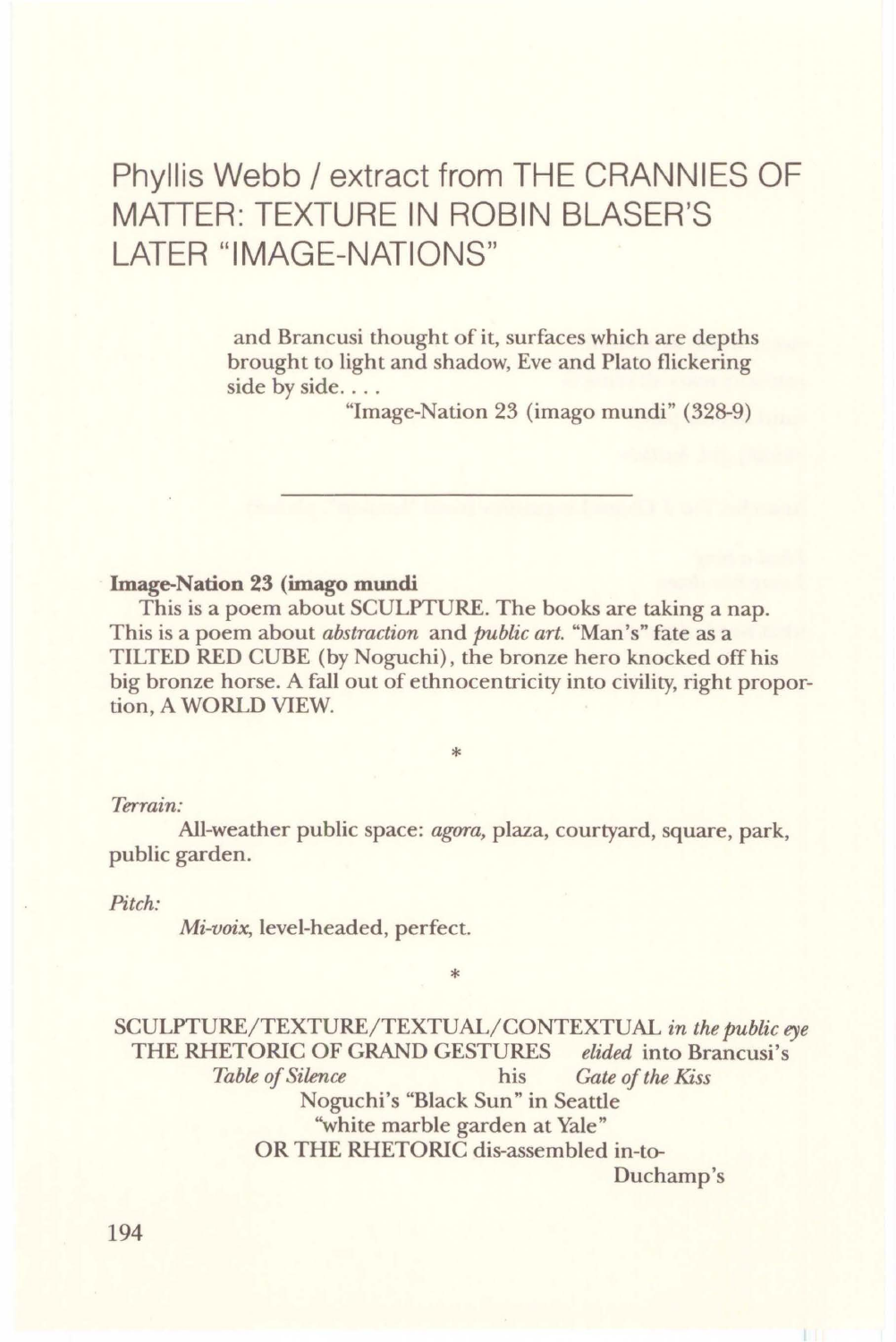## HORSELAUGH

at retinal folly, as he rummages through the kitsch of the cultural kitchen, his presence in the poem making room for *Robinesque* "dear mundane images" and another (dear) list of touchables-sex cylinder, desire-magneto, scissors, sieves, oculist witnesses, chocolate grinder, etc. Duchamp ("of the field") an unlikely collaborator with like-minded rhyming Noguchi/Brancusi. What they all three share is their project to de-centre US into:

> . . . *a greater chaos*  and a new equilibrium art is an element in asymmetrical *flux no isolated object*

*all function, all linkage*  to our birthplace and back again

(330)

"the unthought truth of materials," here, words on paper, available if *form opens space opens*  and a fresh breeze blows in and over

\*

\*

**surf aces which are depths** /

**brought to light and shadow** 

*(en français, enfin:* 

sur-face,

over and under the form ...

(329)